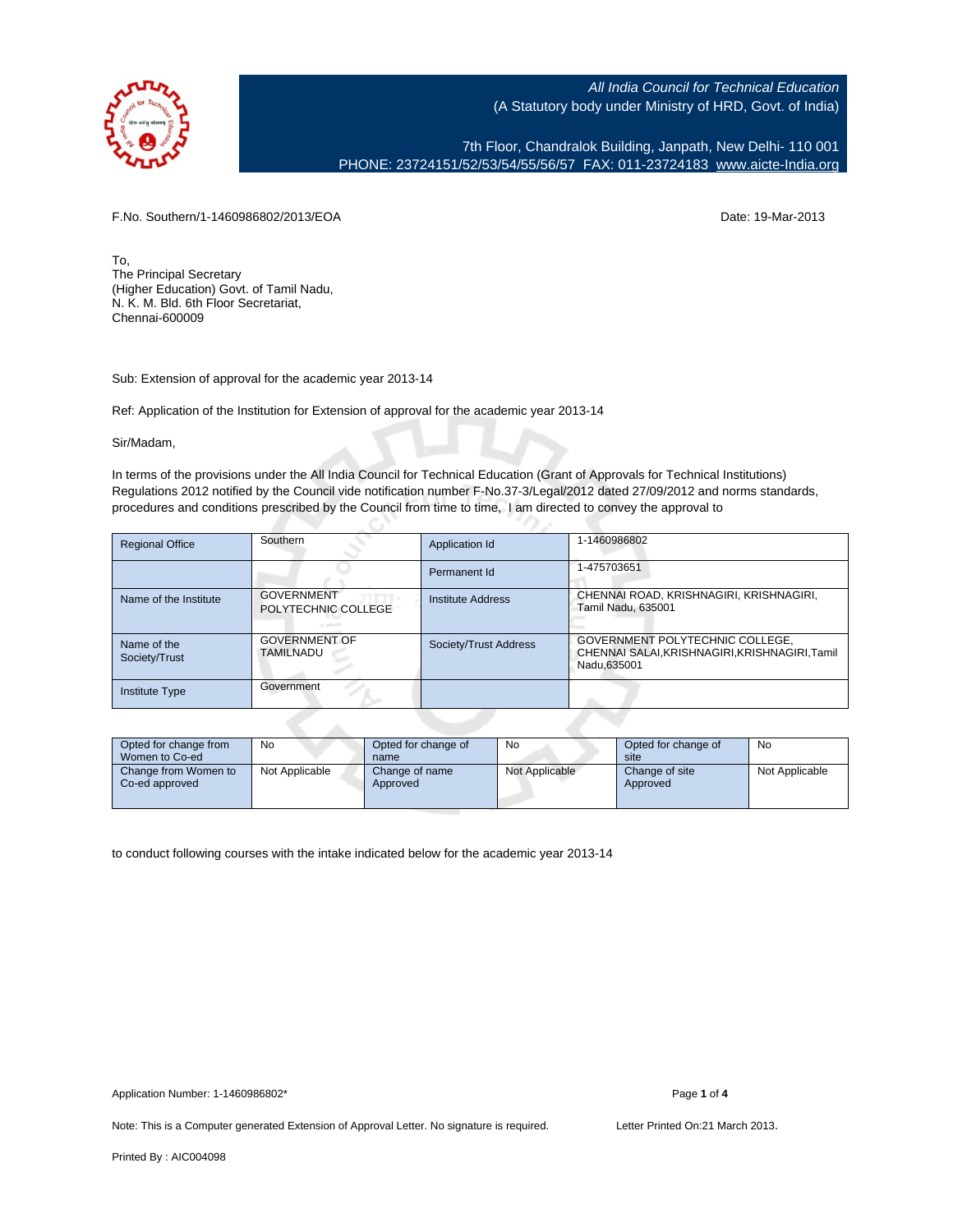

7th Floor, Chandralok Building, Janpath, New Delhi- 110 001 PHONE: 23724151/52/53/54/55/56/57 FAX: 011-23724183 [www.aicte-India.org](http://www.aicte-India.org)

| Application Id: 1-1460986802<br>Shift<br>Program<br>Level |           | Course<br>Full/Part Time |                                                          | <b>Affiliating Body</b>                    | Intake 2012-13                                           | Intake Approved for<br>13-14 |    |                                     | Foreign Collaboration |    |
|-----------------------------------------------------------|-----------|--------------------------|----------------------------------------------------------|--------------------------------------------|----------------------------------------------------------|------------------------------|----|-------------------------------------|-----------------------|----|
|                                                           |           |                          |                                                          |                                            |                                                          |                              |    | $\overline{\underline{\mathbf{g}}}$ | $\frac{1}{2}$         |    |
| <b>ENGINEERING</b><br>AND<br><b>TECHNOLOGY</b>            | 1st Shift | <b>DIPLOMA</b>           | <b>CIVIL</b><br><b>ENGINEERING</b>                       | <b>FULL</b><br><b>TIME</b>                 | Directorate of<br>Technical Education,<br>Chennai        | 60                           | 60 | Yes                                 | Yes                   | No |
| <b>ENGINEERING</b><br>AND<br><b>TECHNOLOGY</b>            | 1st Shift | <b>DIPLOMA</b>           | <b>COMPUTER</b><br><b>ENGINEERING</b>                    | <b>FULL</b><br><b>TIME</b><br><b>Tarry</b> | Directorate of<br>Technical Education,<br>Chennai        | 60                           | 60 | Yes                                 | Yes                   | No |
| <b>ENGINEERING</b><br>AND<br><b>TECHNOLOGY</b>            | 1st Shift | <b>DIPLOMA</b>           | <b>ELECTRONICS</b><br>&<br><b>COMMUNICATI</b><br>ON ENGG | <b>FULL</b><br><b>TIME</b>                 | Directorate of<br><b>Technical Education,</b><br>Chennai | 60                           | 60 | Yes                                 | Yes                   | No |
| <b>ENGINEERING</b><br>AND<br><b>TECHNOLOGY</b>            | 1st Shift | <b>DIPLOMA</b>           | <b>ELECTRONICS</b><br>&<br><b>COMMUNICATI</b><br>ON ENGG | <b>PART</b><br>TIME                        | Directorate of<br>Technical Education,<br>Chennai        | 30                           | 30 | No                                  | No                    | No |
| <b>ENGINEERING</b><br><b>AND</b><br><b>TECHNOLOGY</b>     | 1st Shift | <b>DIPLOMA</b>           | <b>MECHANICAL</b><br><b>ENGINEERING</b>                  | <b>FULL</b><br>TIME                        | Directorate of<br>Technical Education,<br>Chennai        | 60                           | 60 | Yes                                 | Yes                   | No |
| <b>ENGINEERING</b><br>AND<br><b>TECHNOLOGY</b>            | 1st Shift | <b>DIPLOMA</b>           | <b>MECHANICAL</b><br><b>ENGINEERING</b>                  | <b>PART</b><br><b>TIME</b>                 | Directorate of<br>Technical Education,<br>Chennai        | 30                           | 30 | No                                  | No                    | No |
| <b>ENGINEERING</b><br>AND<br><b>TECHNOLOGY</b>            | 2nd Shift | <b>DIPLOMA</b>           | <b>CIVIL</b><br><b>ENGINEERING</b>                       | <b>FULL</b><br><b>TIME</b>                 | Directorate of<br>Technical Education,<br>Chennai        | 60                           | 60 | Yes                                 | Yes                   | No |
| <b>ENGINEERING</b><br>AND<br><b>TECHNOLOGY</b>            | 2nd Shift | <b>DIPLOMA</b>           | <b>COMPUTER</b><br><b>ENGINEERING</b>                    | <b>FULL</b><br><b>TIME</b>                 | Directorate of<br>Technical Education,<br>Chennai        | 60                           | 60 | Yes                                 | Yes                   | No |
| <b>ENGINEERING</b><br>AND<br><b>TECHNOLOGY</b>            | 2nd Shift | <b>DIPLOMA</b>           | <b>ELECTRONICS</b><br>&<br><b>COMMUNICATI</b><br>ON ENGG | <b>FULL</b><br><b>TIME</b>                 | Directorate of<br>Technical Education,<br>Chennai        | 60                           | 60 | Yes                                 | Yes                   | No |

Application Number: 1-1460986802\* Page **2** of **4**

Note: This is a Computer generated Extension of Approval Letter. No signature is required. Letter Printed On:21 March 2013.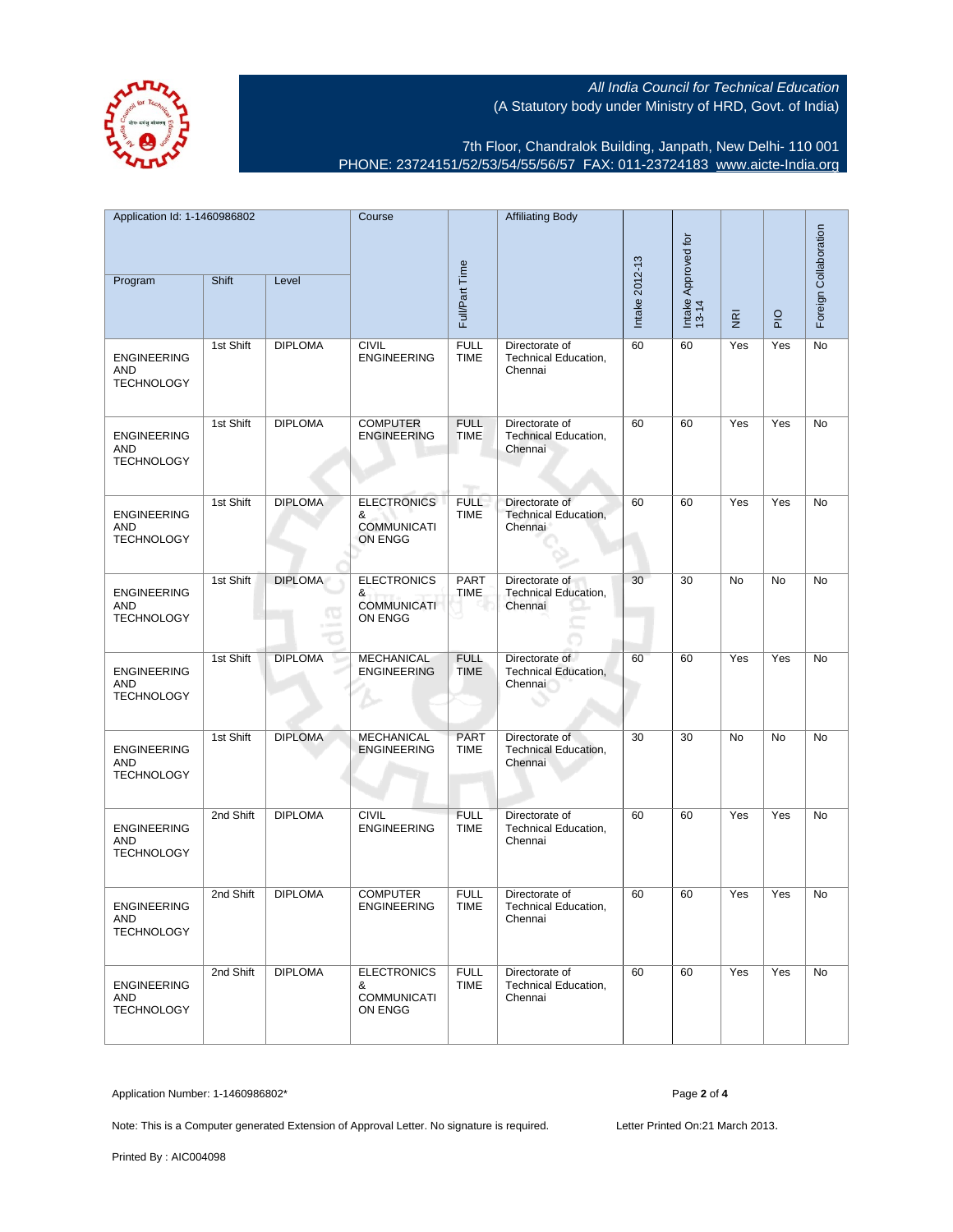

7th Floor, Chandralok Building, Janpath, New Delhi- 110 001 PHONE: 23724151/52/53/54/55/56/57 FAX: 011-23724183 [www.aicte-India.org](http://www.aicte-India.org)

| Application Id: 1-1460986802                          |           | Course<br>Time | <b>Affiliating Body</b>                 | $\infty$<br>$\overline{ }$ | <b>b</b><br>Approved                              |                 |                 |                     |             |                       |
|-------------------------------------------------------|-----------|----------------|-----------------------------------------|----------------------------|---------------------------------------------------|-----------------|-----------------|---------------------|-------------|-----------------------|
| Program                                               | Shift     | Level          |                                         | Full/Part                  |                                                   | 2012-<br>Intake | Intake<br>13-14 | –<br>$\overline{g}$ | $rac{O}{n}$ | Foreign Collaboration |
| <b>ENGINEERING</b><br><b>AND</b><br><b>TECHNOLOGY</b> | 2nd Shift | <b>DIPLOMA</b> | <b>MECHANICAL</b><br><b>ENGINEERING</b> | <b>FULL</b><br><b>TIME</b> | Directorate of<br>Technical Education,<br>Chennai | 60              | 60              | Yes                 | Yes         | No                    |

• Validity of the course details may be verified at www.aicte-india.org>departments>approvals

The above mentioned approval is subject to the condition that GOVERNMENT POLYTECHNIC COLLEGE shall follow and adhere to the Regulations, guidelines and directions issued by AICTE from time to time and the undertaking / affidavit given by the institution along with the application submitted by the institution on portal.

In case of any differences in content in this Computer generated Extension of Approval Letter, the content/information as approved by the Executive Council / General Council as available on the record of AICTE shall be final and binding.

Strict compliance of Anti-Ragging Regulation:- Approval is subject to strict compliance of provisions made in AICTE Regulation notified vide F. No. 37-3/Legal/AICTE/2009 dated July 1, 2009 for Prevention and Prohibition of Ragging in Technical Institutions. In case Institution fails to take adequate steps to Prevent Ragging or fails to act in accordance with AICTE Regulation or fails to punish perpetrators or incidents of Ragging, it will be liable to take any action as defined under clause 9(4) of the said Regulation.

**(Dr. Kuncheria P. Isaac)**

Member Secretary, AICTE

Copy to:

- **1. The Regional Officer,** All India Council for Technical Education Shastri Bhawan 26, Haddows Road Chennai - 600 006, Tamil Nadu
- **2. The Director Of Technical Education,** Tamil Nadu
- **3. The Registrar,** Directorate of Technical Education, Chennai
- **4. The Principal / Director,** GOVERNMENT POLYTECHNIC COLLEGE CHENNAI ROAD,

Application Number: 1-1460986802\* Page **3** of **4**

Note: This is a Computer generated Extension of Approval Letter. No signature is required. Letter Printed On:21 March 2013.